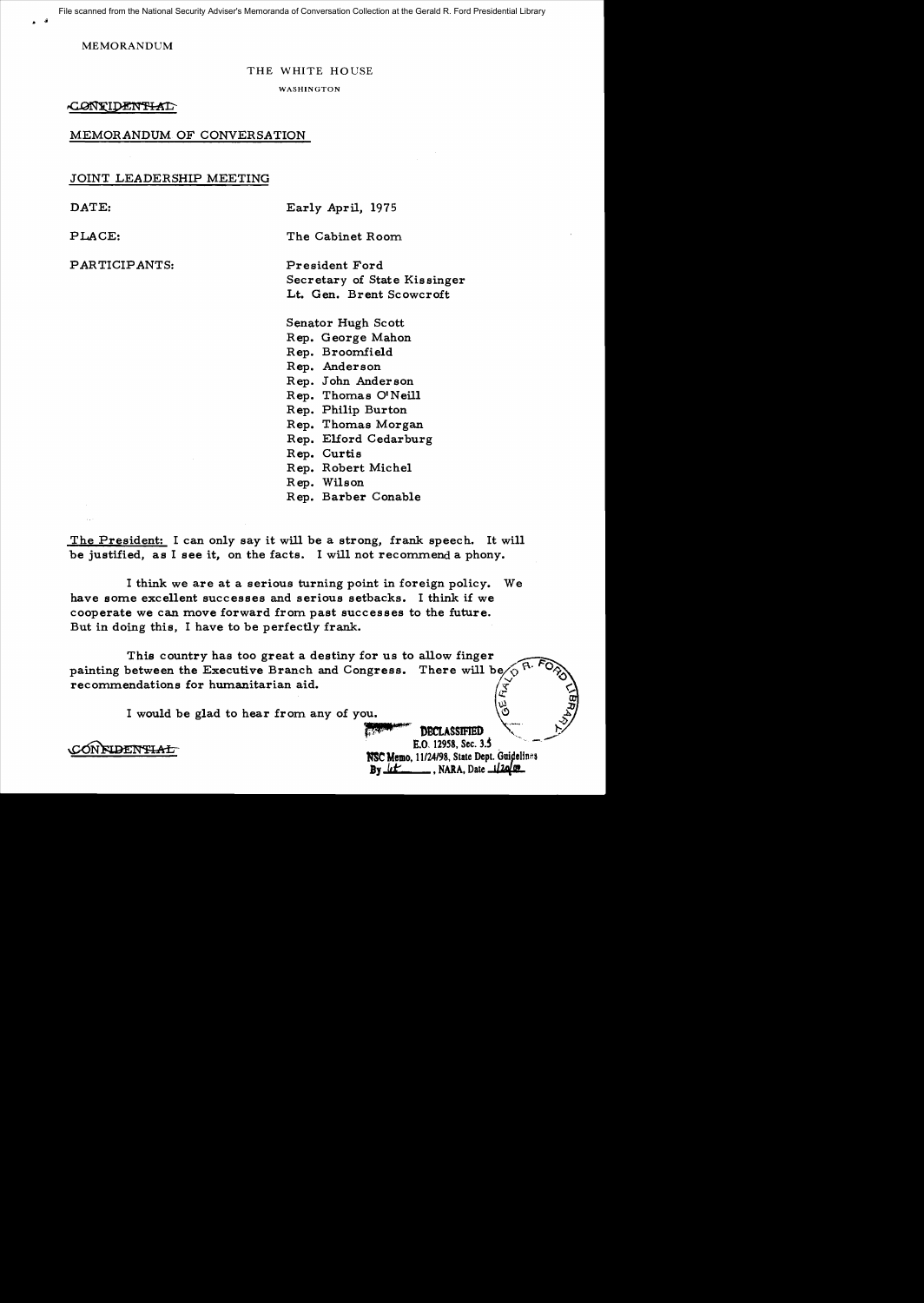# CONFIDENTIAL

· -.

Scott: Are you leaving the door open for the step-by-step approach in the Middle Ea st?

The President: I would prefer you wait until the speech. What do you recommend?

Scott: I would leave the door open because I think they all think they have something to lose at Geneva.

The President: When we were working on a step-by-step, everyone wanted to go to Geneva. Now everyone doesn't want to go to Geneva. That's what we tried to say.

O'Neill:, We just came from there. Sadat said he is willing to go back, but what have they got to offer? Israel said the same  $-$ - they can't offer more. Both of them said they would go back, but had no more to give.

Anderson: I didn't observe any disinclination from either side about going to Geneva.

The President: Perhaps I might add something on the Mediterranean. There has been a long struggle on Cyprus and Greece and Turkey. We hear the situation between Greece and Turkey is going beyond Cyprus. That ain't good, fellows. That ain't good.

Kissinger: One problem is Turkey's incentive to do something before their spares  $m n$  out. The Greeks are putting forces on islands for the first time. Turkey now has a government, so they may be willing to take action.

Scott: All of the Europeans are worried about U.S. troop reductions. With the situation in Portugal, we can't do this.

The President: Nobody had any sympathy for 50 years of dictator ship. But it is no help going from a dictatorhsip of the right to a dictatorship of the left. There is an impact on NATO, Spain, Italy, Cyprus, and the Middle East. I don't want to paint a bleak picture, but we have serious problems and what is required is a strong partnership with you. What could be an era of peace and strength could also be an era of great seriousness.

I will say in the speech that we need a strong defense budget We need the strength to meet any of these contingencies.

CONFIDENTIAL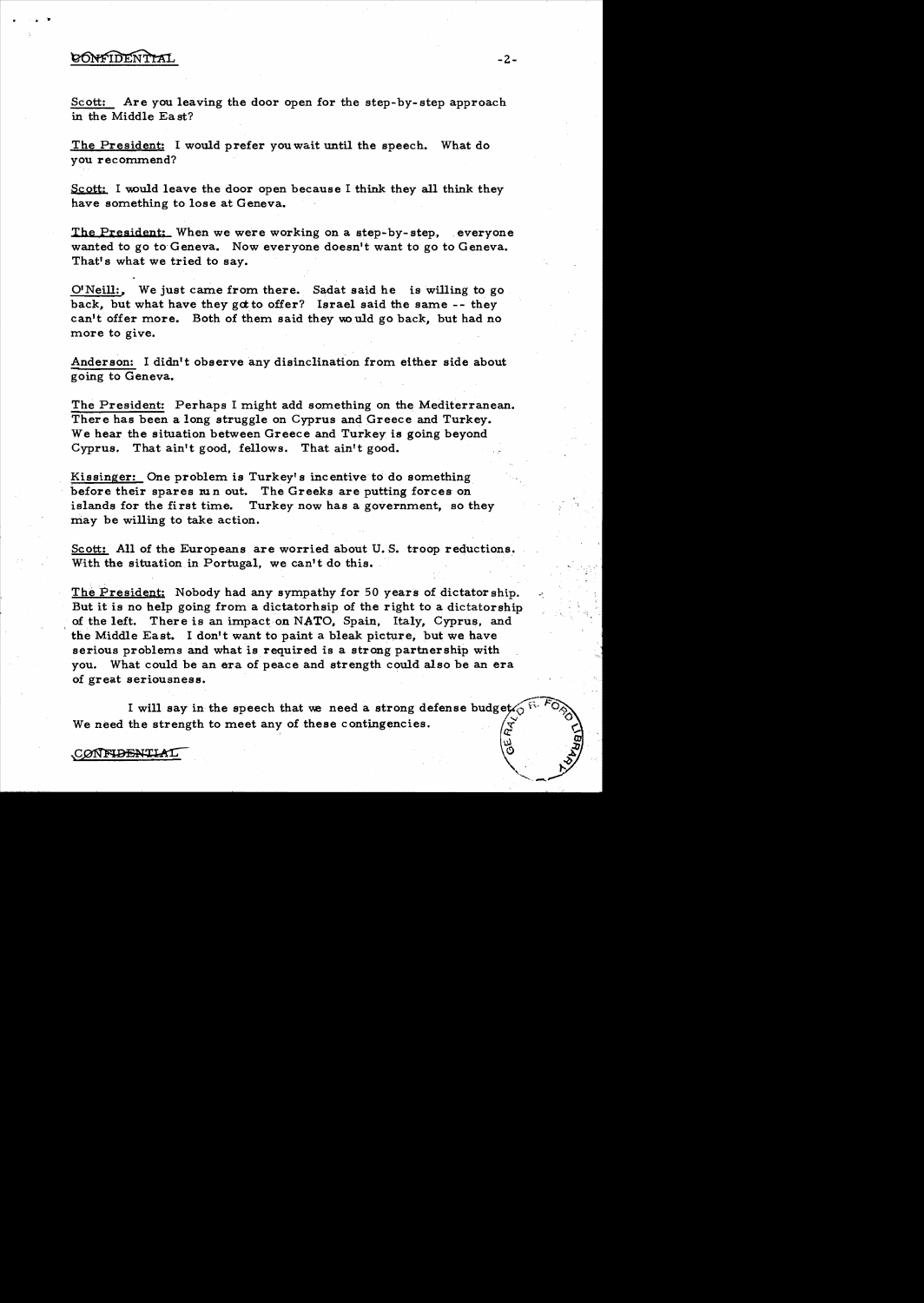## CONFIDENTIAL

*CONFIDENTIA* 

· "

> Michel: Would you emphasize the need for strength to back up negotiation s?

Burton: Can you tell us what steps you are taking with respect to the 6,'000 Americans left in Vietnam? .

Kissinger: We have two problems: Not to trigger a collapse or anti-American riots. We are laying plans. After the Pr esident speaks, our Ambassador is to tell President Thieu what it is we intend. If he did it before, it could trigger panic and jeopardize lives. We will accelerate Friday, but don't say anything now.

The President: I have ordered a thinning-out in Cambodia and we are now down to the bare minimum. The situation is bleak, to say the least, but they are still fighting.

O'Neill: What about the 150,000 -- ZOO, 000 friends we have in South Vietnam?

The President: That will in fact be a serious problem. I will bring it out in my speech but it is too sensitive to discuss the details now.

Broomfield: I support lhgh Scott's statements. but I think we have to stress the need for bipartisan foreign policy. That is where our problem is.

Burton: The dilemma on the Defense budget is that individuals see the way to save their pet projects by cutting defense. I don't know what the solution is.

The President: I certainly understand that problem. Butas we look at the problems of the world. now is not the time to cut it. It is a lot of money, but it clearly is the main interest now.

Please say the least you can. Don't talk Greek-Turkey problems. Don't discuss contingency plans. The least said the better.

Conable: One thing which scares me is the threat of anti-American actions in Vietnam. The aid is in enough trouble without some anti-American action -- that would really turn off the American people. What can we do not to accelerate the sense of frustration?

The President: If you went out and said the situation was hopeless and we were pulling Americans out, that would trigger it. If they think we have given up. that will set them off.



# $-3-$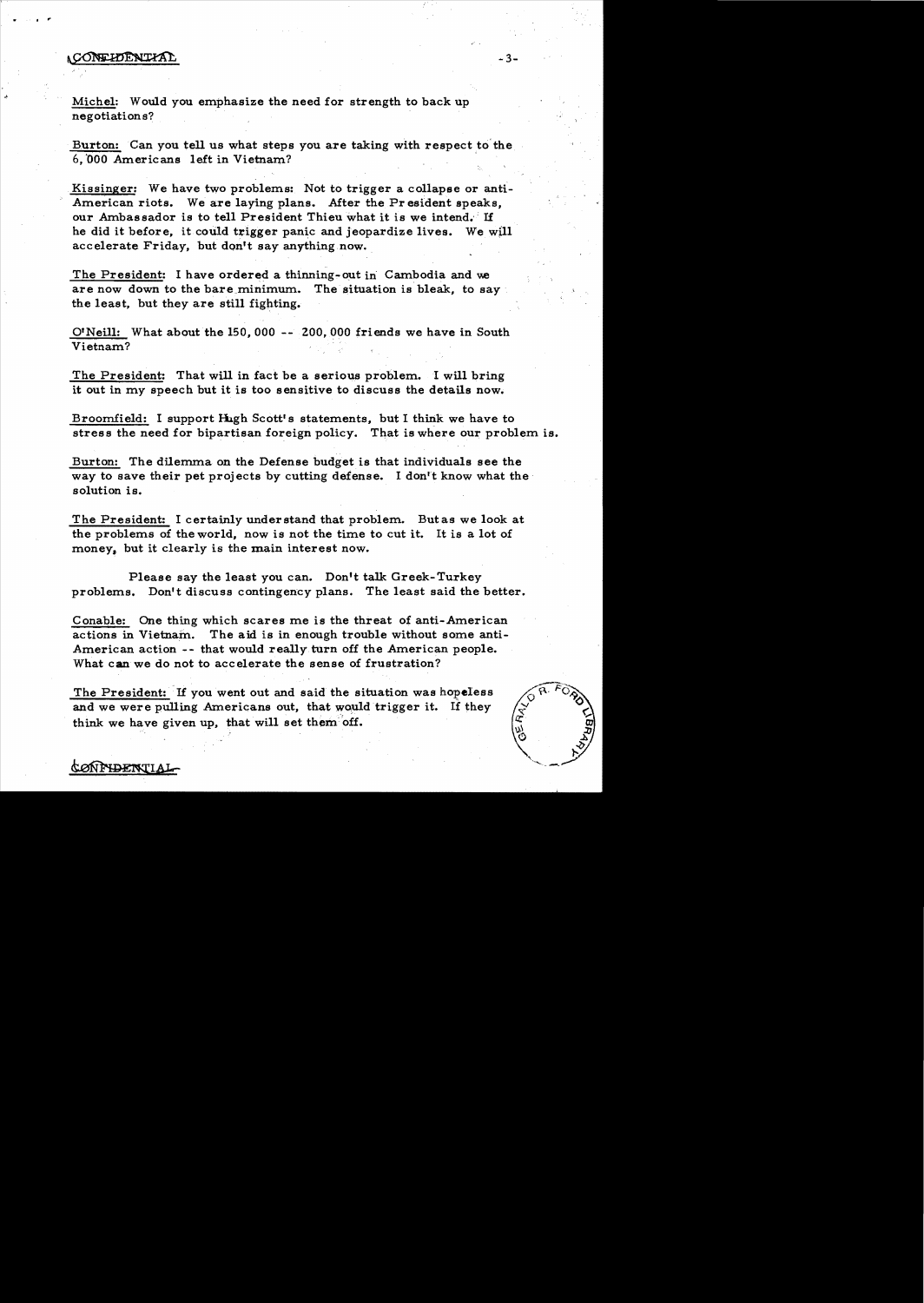#### CONFIDENTIAL

..,

*• r* 

Mahon: I think we shouldn't talk about the danger to the 150-200 people. My final hearing on the supplemental is scheduled for tomorrow. This is the time for an addition if we are going to -there is not much chance.

The President: Can you delay' until Friday? If not, do it on the floor next week.

Cedarburg: Has any assessment been made of our inability to help 150, 000 in Vietnam and what it does for our credibility? It must be near zero.

Kissinger: It is not near zero, but it has hurt. It has had an impact on the Middle East situation. We have seen signs in Japan. But there is nothing we can do about that. If we can salvage something, move forward and not load things like the Turkish amendment on us. It is nonsense to say we lose credibility only if we say so. We have suffered a setback.

Cedarburg: People say we should go to the North Vietnamese and talk....

Kissinger: We should stay out of this. However it comes, it should not be an American achievement. We can be in touch about evacuation. humanitarian aid.

Cedarburg: It would be a disaster to have 175,000 people massacured.

Kissinger: We can't say anything before the President speech because we have no chips with which to negotiate.

Morgan: I am surprised at people now who say they would vote for additional aid. Is it hopeless?

The President: It is less than 50-50. They are trying to put together their broken forces and upgrade their regional forces. It is potentially salvagable. I would not rule that out.

Anderson: Fraser said he is willing to vote aid to stabilize the'situation if we would move to install a leader in Vietnam who might have a chance to negotiate.

The President: There is much milling around right now trying to find  $\bigcirc$ someone who might fill the bill. No one has appeared as yet.  $\int_{\alpha}^{x}$ 

~ \.f~AL.\_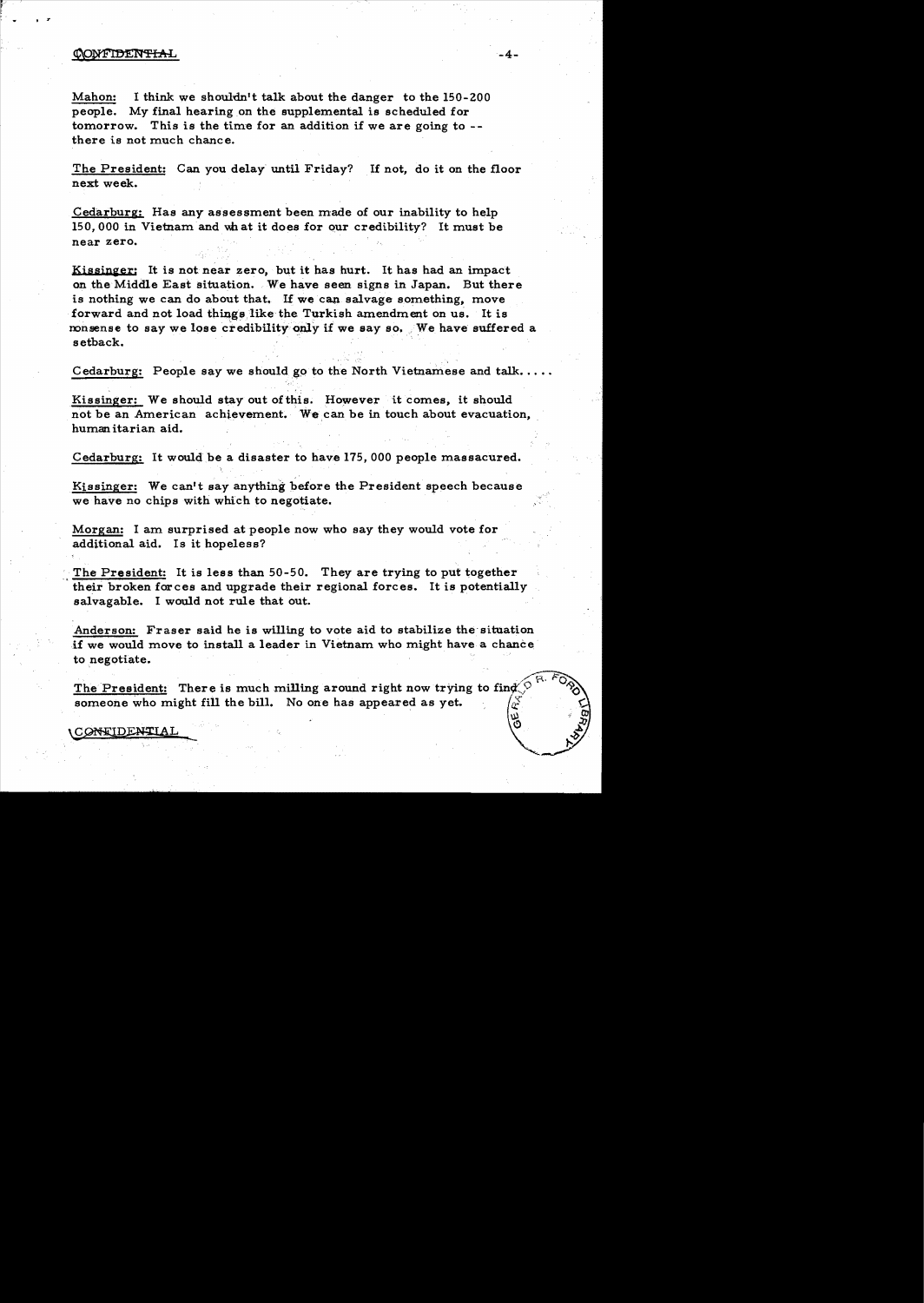Kissinger: Without a stabilized military situation. North Vietnamese demands are in fact to turn over the GVN to the North. On the other hand, the logic of the negotiation will be home in upon the people in Saigon. All we have to do is to stand aside. If we can stabilize the situation, the possibilities of something being developed in Saigon is great. The new Cabinet is supposed to contain all parties. Within the next  $2-3$  months I think something will happen.

 $-5$   $-$ 

".

Cedarburg: Why should North Vietnam negotiate?

w

Kissinger: If they see our executive and legislative pulling together, they may think it's better to talk. It wouldn't be a brillant solution.

 $Wilson:$  General Weyand said if we give aid there was a chance; if not there was no chance; It is up to us.

Michel: In an up and down vote, there is no way to get it through the House, Maybe by a circuitous route.

The President: We will make a plea for humanitarian aid. One point  $$ there are refugees behind North Vietnamese lines. It strains my credibility to give aid to North Vietnam to free themselves to pursue the action which started the refugees. The refugees tried to *Bee* North Vietnam. I can't see giving North Vietnam aid in light of this.

Michel: Or through the UN who haven't done a tinkers damn.

Curtis: What about these secret commitments?

The President: You have read the press statement we made. These communications coincide precisely with the substance of the US/GVN communiques. There is no commitment beyond what was said publicly.

Kissinger: There were two kinds of assurances: a reaction to violations and to give them adequate aid if the GVN let us take our forces out.

While Nixon objected to the bombing halt, he did not do it on the basis of a secret commitment. He never invoked a secret commitment. So with aid, it was a moral commitment and we have argued it at length but it was not a secret commitment.

'.'



ONFIDENTIAL

*. l'* ... ,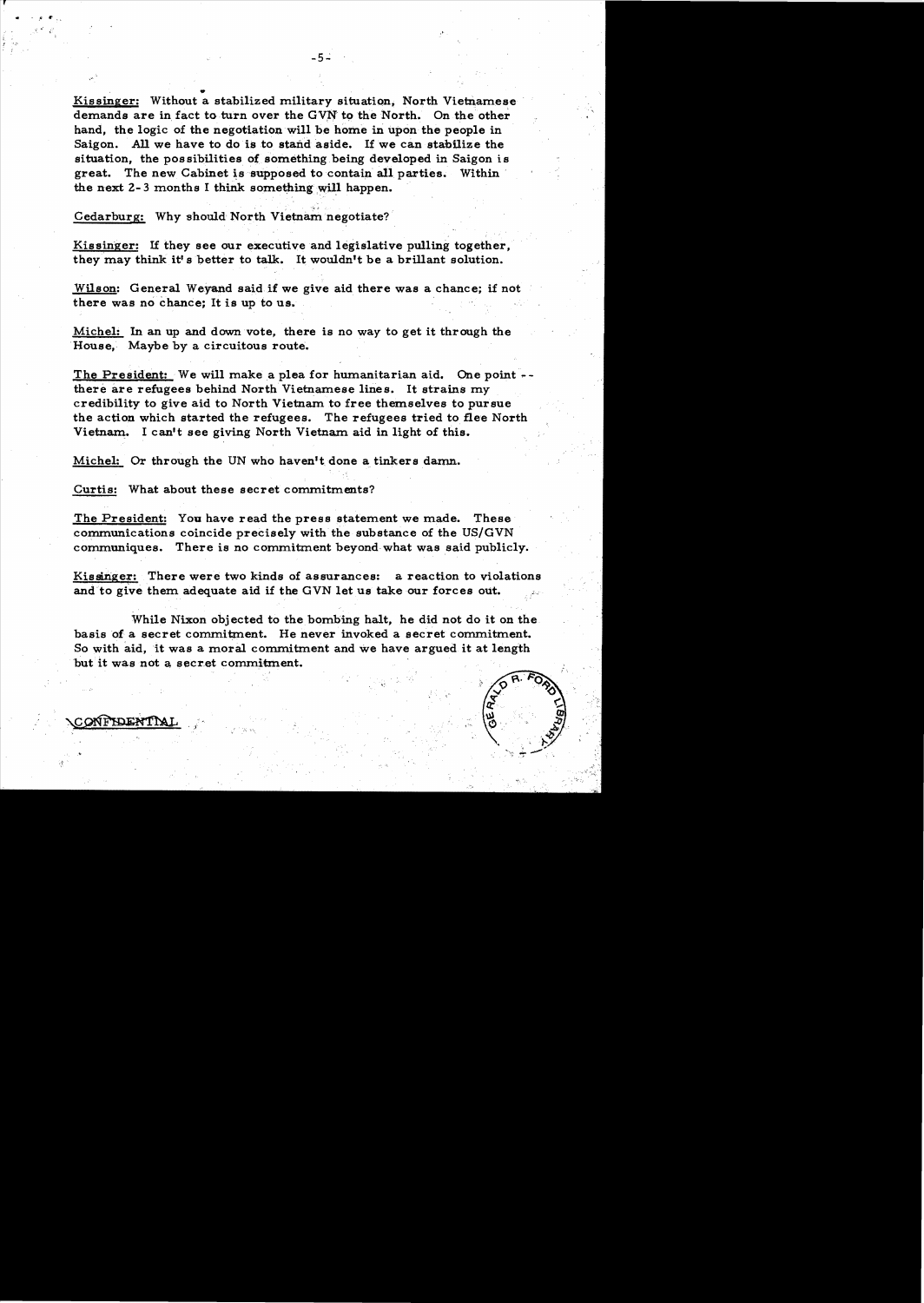fount headership Inty I'm endy say will be strong, for the speech. ce ist les postipiel, as sere it au paste. laite not renommed a ppara Dette de ce et servir time, proel in FP. Un hours had some publish success a service sellantes. I think if us every we can form forward for JUST 1- west to a fortune. But dir doing this, I have to perpetty fand. This country has to great a disting for program posting but expect cary. There will be recover for humanitarie vid 5 - et Conque en mi chargempo stych styric P I would prefer if you wish tell to get that you unid. Scott 2 mondilhement den open brennes 2 trick all this and have sending to have it amount  $\frac{\rho}{\bot}$ When an unclung on stop-lay stop, sony and wonted to go to Gramme, how my me docqu't vant to gets being That's what me trick say Tip We just come back. Salut jud within & jo tak 1 t what have Tran & offer. I sind a some - they count offen moved. Both smil they would go back but hat he most give. Andresse Johait desineaux dissurctions pour vitter sich about giving to German P Parkago langutald someting en Mil. Thru has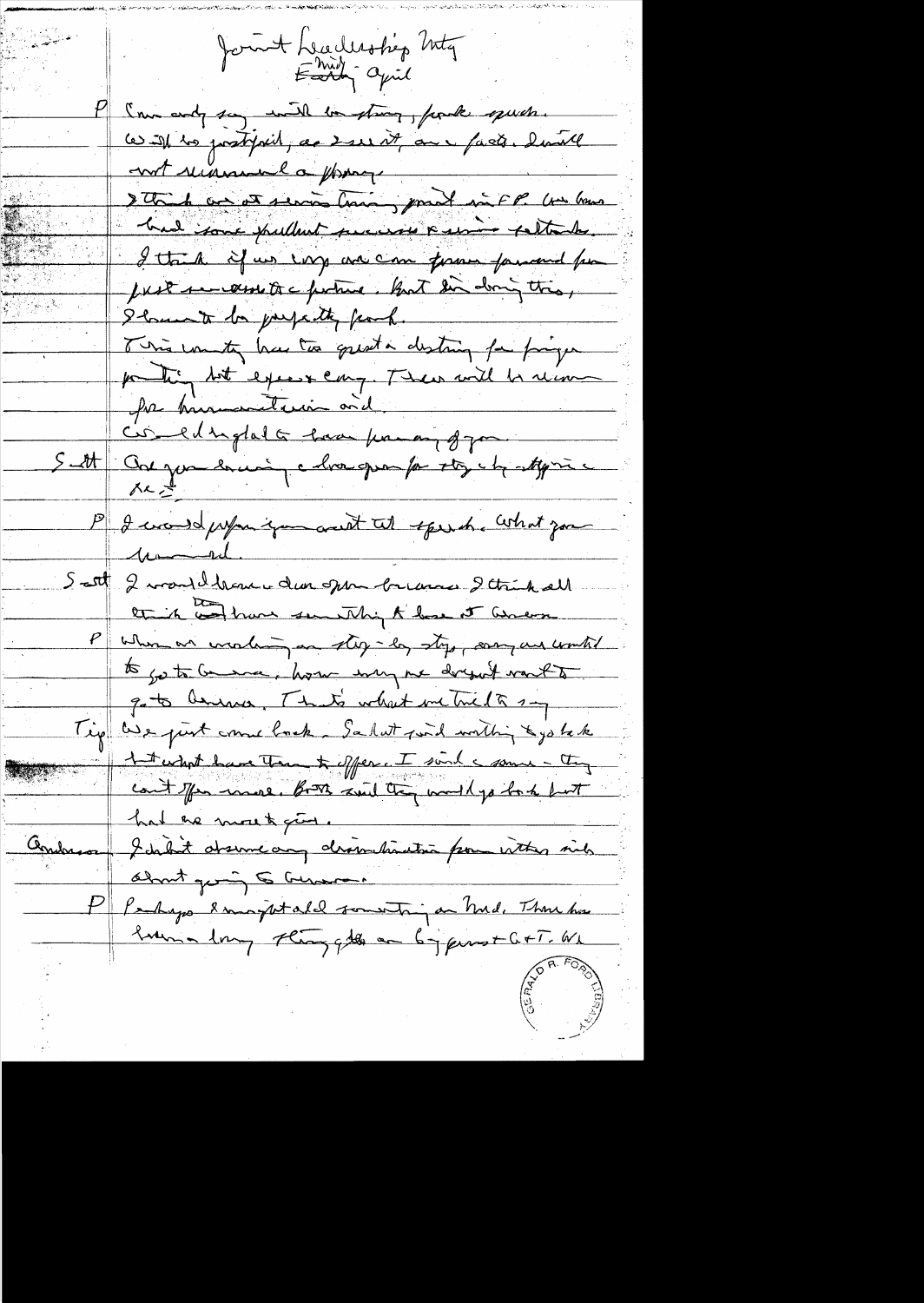been it bet Great Trò jump by me by pro That arrive good, felloms, That mit parl R One prob is Timentive to be something before sparks run et Gaste puttin passage estando pa 12° The Those hove got to they may be within to take - trie. <u>Scott</u> and Ennormous answered about art troop understimes. Universe had any supporter for the 50 yes de Tatrotry. But we help pay from drit of sught to such lyt. Imputan NAIO, Spain Staty, beyone, ME. Desvit went to just bleck pretire, but we have the poter + what is required is stairy partitionly a / you Correct could be an use of peace & strongth couldars the and save of peat serving I will say in a speak that we would string Of butyet, we won't strong that mout and of these contriguing communa empleasinge med partinget Christel to back my usysteriation Can you till us what stops you Taking as/ wored to bound du Ham 2 pours ? Ust to Tingger collager auto Ķ anti-US mots. We loging plans. Ofter l'operation avec la terre de termes artistat is warrand of hadid it expect it and tryinger parier perpaidoix hoirs avec will accelerate Finding land can't say anything more Ohne adred for themin and in Combution  $\underline{\mathit{P}}$ <u>von en marchement basse municipales</u>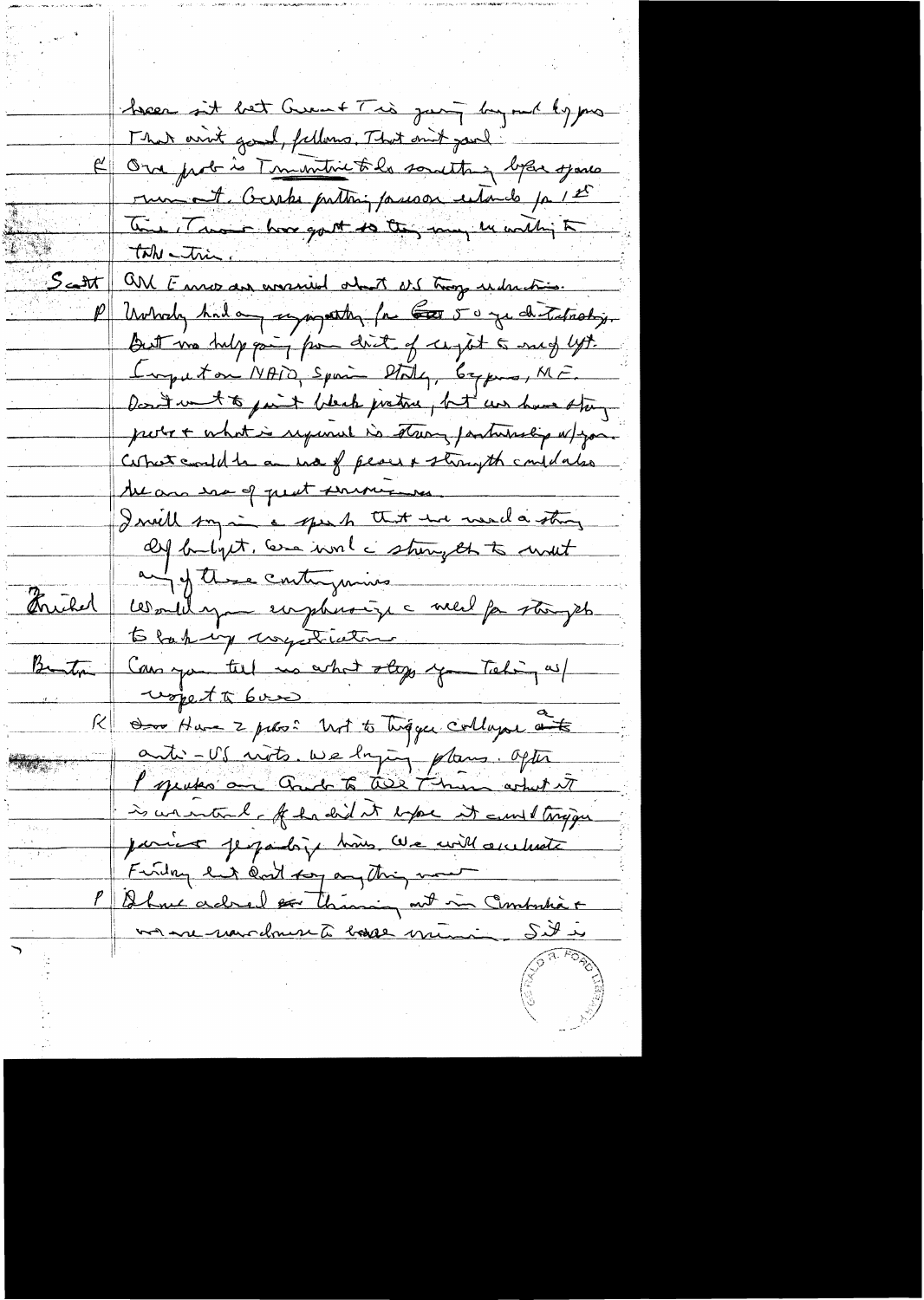bleck, to say, least, but they are still for path. O'heid what short c 150, our - 200, son furnit in Srb P That will in fact be a prior port. Smill boy It out in a pued dut le temperation Brownfield I sure port S cott statements, but Stand unhomet strise vell for bystrian FP. That is when our Braston Delemme on Def budget is that includes ser camp to save their get popula by control sy. Don't know I certainly indevoted that prever. But as us bok It a litely more plut it cleak is more interest  $\sim$ Phase soy a least you can, Dan't talk 6-Types hat Dan't chairs intrying plans. The had with Emath On this which seemes me is threat of anti-US action in U.M. and is in easy tract w/s some anti US a tim - that would really termf . Com. prople. What can three do not to accelerate some of particular My mount out fight the hyphos tan was pulling amusing out, that would Tingger il, If they think we have given up Andhou I trink an shouldn't colk and danger \$150-2000 pagel. Un have annothing find touring a supplimarked sched transment. Af This is time for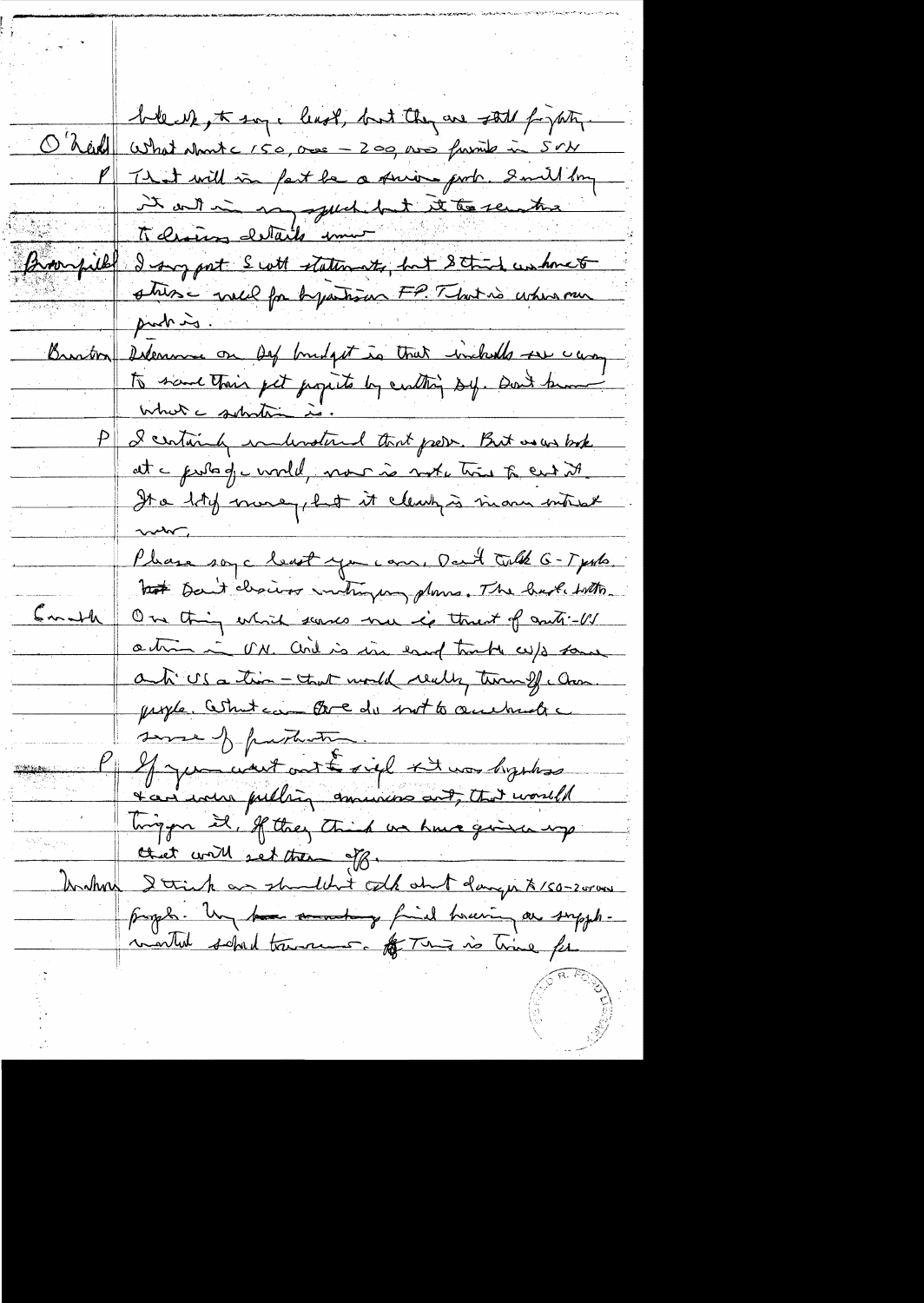an addition if we giving to - not much chance. Comgan delug tis Entry, départ, de 27 eu Mars not with. Celasting flag any assessment loss made of our installity 1 Culy to 150,000 in ON A what it does for on condition at most be more good With man que, but it has heard. It has had myaton ME sit. We have saying in Jag. But there is nothing we can do think that. If we com sahaye tourthing, were funoual and loat thing like Timp annual on us. however & hoy we love cred only your say so. We have superida sitema  $C_{\ell\ell\ell\ell\ell\ell\ell\ell\ell\ell}$ Is job say us should go to a horth MN & Cath, We should try and of this, Hundred it comes, it starle not to an American demanement. Me can be in touch about every humanitaries and. Gardenboy Stammldde hoorten à have 175 au juga massarel. We can't say anything where I speech because we have no eligo which which the hangon Samoyusid at proplement who say they could voto for addthood. In it boydes? P St lass than 50-50. They lying & fut topsthes their hapmy faces + my quade their required forms. It is potentially subsequed and not not that France suit be within to with and to Florida get Chadrman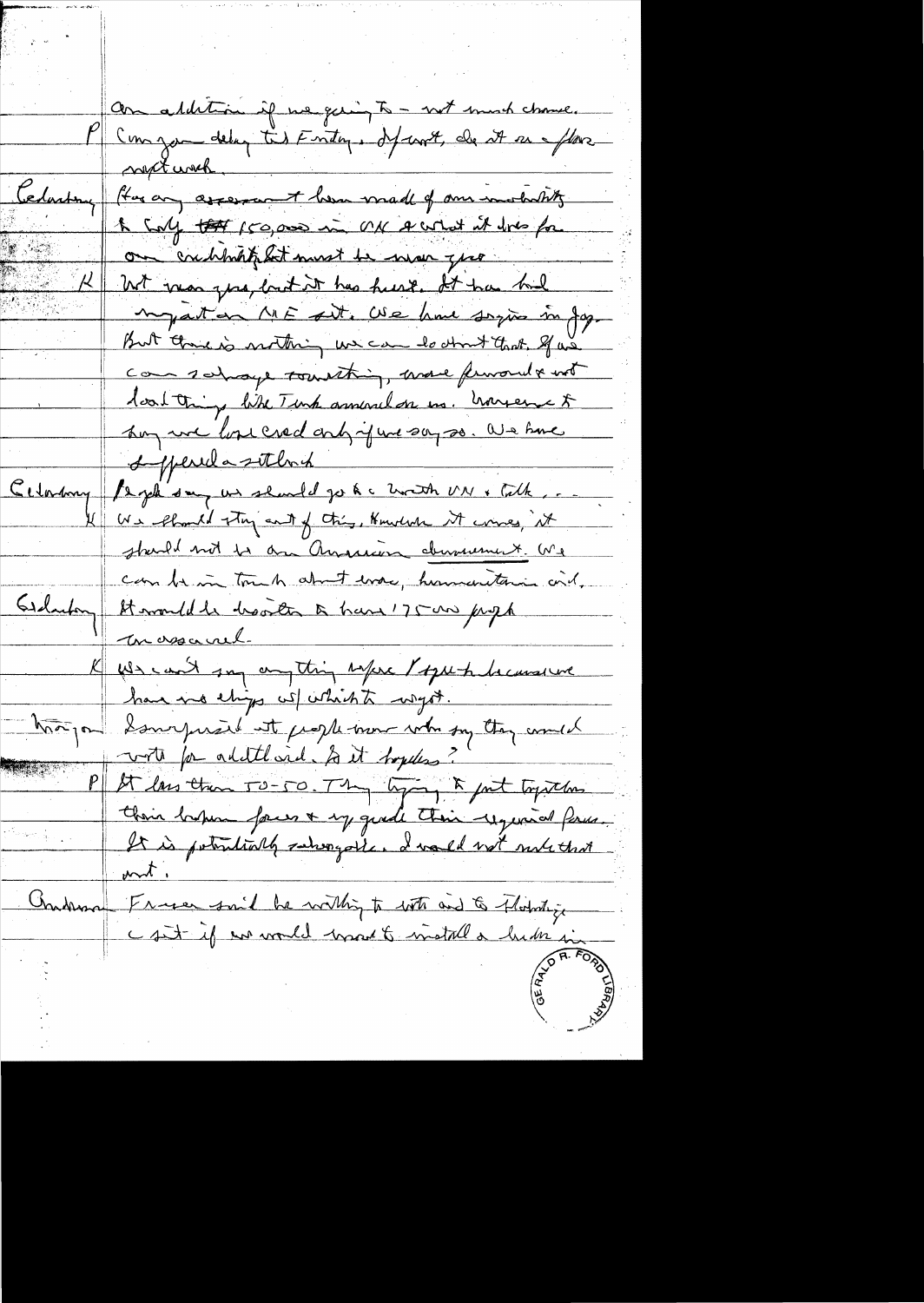VN who myst knud change to negot. PT There is much milling assured night wow tying I find promease about pill - bill, he are his aymordes get Kturn one GrNA unth, On other hand, loying I rapport with his found in expose a people in Surgan all in home to do is to stand mich. If uncer Atabilize, epissolabilità y something biog allyse in Says is guest. The main Cabinet is suggessed to contain all parties which next 2-5 mas I trick southing with hopper Calculary Certain should NVIE waget? I dans se exec + logio publing traction, they may Artution Witon Whyord find if we gue with the those a chance; if not trace was me change, It is up to us. Tom half how up & domin with, there is no way to jet it them a House, braylor circuities with. Or will when please for known artinin met. One finit that are upry in backing between it streams my credulity of give orie to NON to free Thursdhe to ponent c a time which started a capy un They reprogers tried to flee NUN. I can't see giving de viv aril in light of this Unchal Or then WM who however down tombers down. Gorto What almet sent contrato. (Read peas statement)